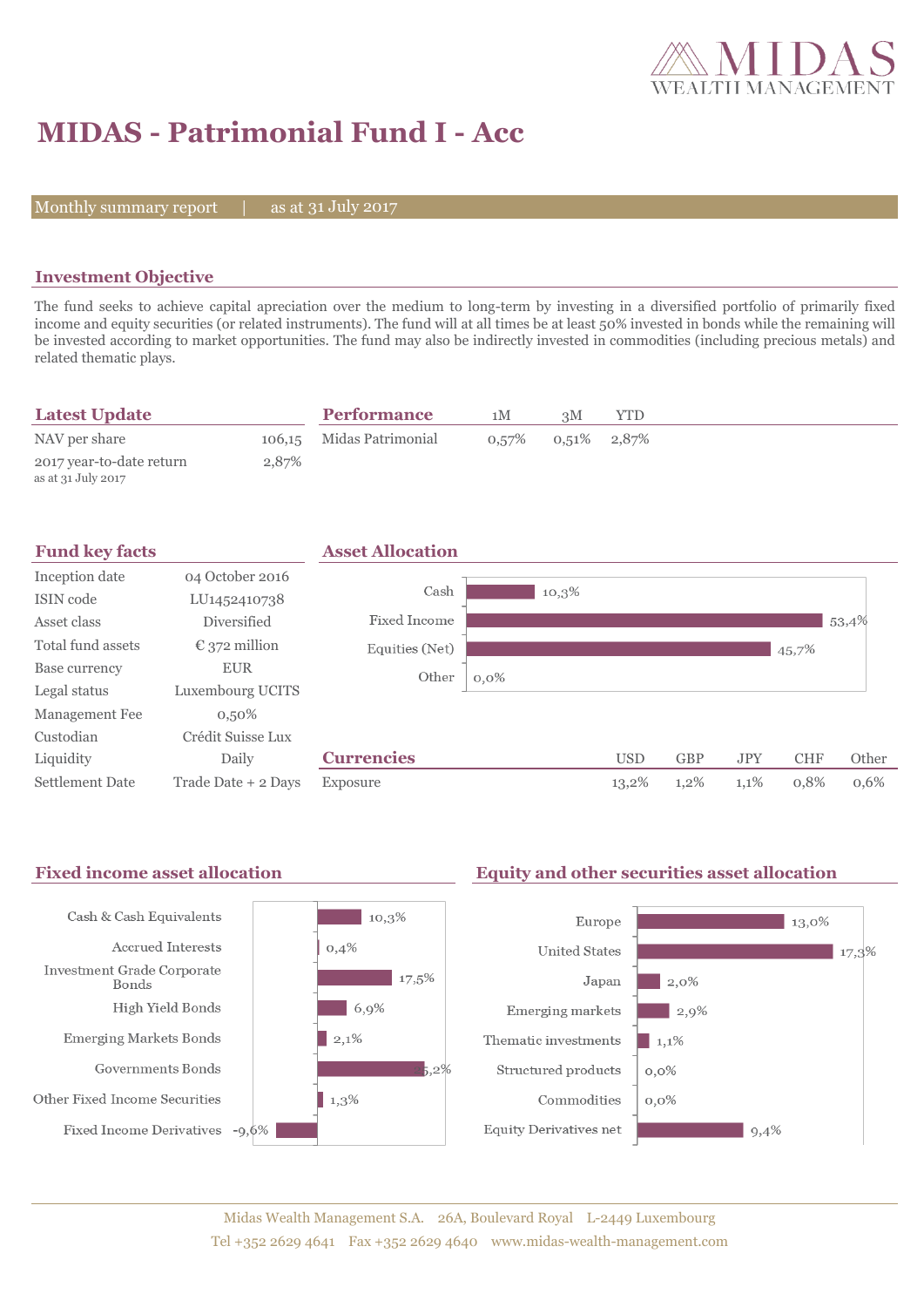

## **MIDAS - Patrimonial Fund I - Acc**

Monthly summary report | as at 31 July 2017

| Top 10 fixed income holdings                   | <b>YTM</b> | Rating     | Weight  | <b>Fixed income rating breakdown</b> |
|------------------------------------------------|------------|------------|---------|--------------------------------------|
| PORTUGUESE OT'S : PGB $4 \frac{3}{4}$ 06/14/19 | 0,1%       | <b>NR</b>  | 5,9%    |                                      |
| SPANISH GOV'T: SPGB o 3/4 07/30/21             | $0.0\%$    | $BBB+$     | 5.5%    | AAA<br>10,4%                         |
| DEUTSCHLAND REP : DBR 0 1/2 08/15/27           | 0,5%       | AAA        | 5,4%    | 5,8%<br>AA                           |
| BTPS: BTPS 0.35 11/01/21                       | 0,6%       | <b>BBB</b> | 3,5%    | А<br>$0.0\%$                         |
| FRANCE O.A.T.: FRTR 0 1/2 05/25/25             | $0,5\%$    | AA         | $3,0\%$ | <b>BBB</b><br>36.6%                  |
| CELLNEX TELECOM : CLNXSM 27/8 04/18            | 2,2%       | $BB+$      | 1,7%    | <b>BB</b><br>12,4%                   |
| GAZPROMBANK: GPBRU 3.984 10/30/18              | 1,1%       | $BB+$      | 1,7%    | B<br>8,8%                            |
| BOLLORE SA : BOLFP 2 01/25/22                  | $1,5\%$    | <b>NR</b>  | 1,6%    | CCC<br>2,4%                          |
| ICCREA BANCA SPA : ICCREA 1 1/2 02/21/2        | 0,8%       | <b>BB</b>  | 1,6%    |                                      |
| PRYSMIAN SPA: PRYIM 2 1/2 04/11/22             | 1,2%       | <b>NR</b>  | 1,4%    | <b>NR</b><br>23,6%                   |

| Top 10 equity holdings         | Sector                        | Weight | <b>Equity sector breakdown</b>                 |
|--------------------------------|-------------------------------|--------|------------------------------------------------|
| <b>ING GROEP NV-CVA</b>        | Financials                    | 0,7%   | Consumer Discretionary<br>10,9%                |
| CHECK POINT SOFTWARE TECH      | <b>Information Technology</b> | 0,7%   | Consumer Staples<br>8,4%                       |
| <b>JOHNSON &amp; JOHNSON</b>   | <b>Health Care</b>            | 0,7%   | Energy<br>7,9%                                 |
| <b>BANK OF AMERICA CORP</b>    | Financials                    | 0,7%   | Financials<br>18,6%                            |
| CITIGROUP INC                  | Financials                    | 0,7%   | Health Care<br>14,7%                           |
| <b>JPMORGAN CHASE &amp; CO</b> | Financials                    | 0,6%   | <b>Information Technology</b><br>18,5%         |
| <b>RAYTHEON COMPANY</b>        | Industrials                   | 0,6%   | Industrials<br>10.3%                           |
| <b>ALPHABET INC-CLA</b>        | <b>Information Technology</b> | 0,6%   | Materials<br>6,1%<br>Telecommunication<br>1,9% |
| <b>CREDIT AGRICOLE SA</b>      | Financials                    | 0,6%   | Utilities<br>$1,1\%$                           |
| <b>PROCTER &amp; GAMBLE</b>    | <b>Consumer Staples</b>       | 0,6%   | Real Estate<br>1,7%                            |

### **Top 5 funds and other holdings**

| Nordea Stable Emerging Markets Equity | 2.6% |
|---------------------------------------|------|
| Amundi ETF TOPIX EUR Hedged           | 2.0% |
| MM Convertible Europe                 | 1,3% |